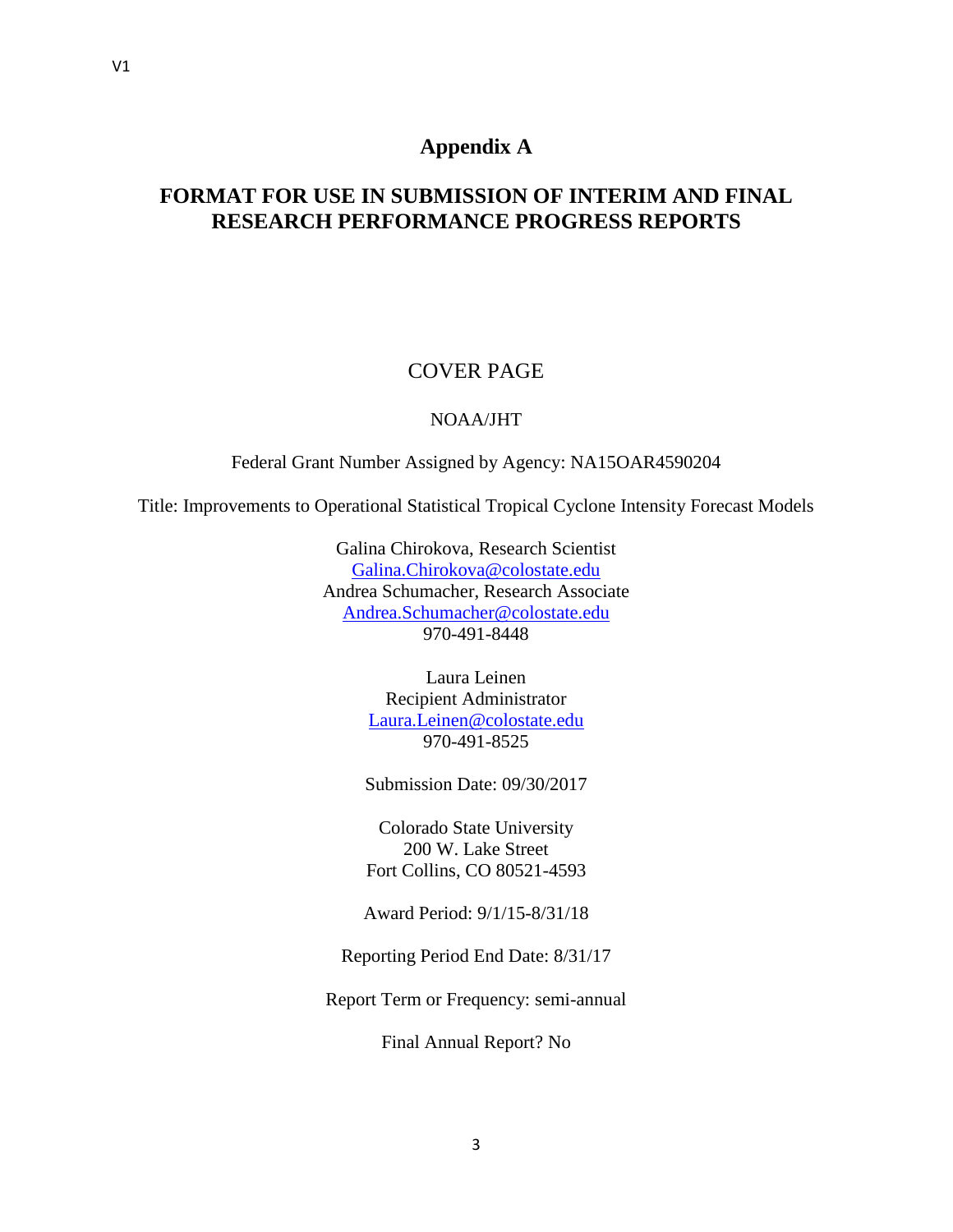#### 1. ACCOMPLISHMENTS

Summary of the project accomplishments for the 3 main project tasks:

- 1) **Replace in SHIPS and LGEM weekly 1° resolution SSTs with daily 0.25° resolution SSTs.** These changes were designed to improve forecast performance and set the stage for including upper-ocean data to explicitly account for SST cooling. The software for pre-processing daily Reynolds SST data was developed and modifications to the model to add the option to use either weekly or daily SST (DSST) were completed. A new module was added to SHIPS/LGEM to handle the selection of SST and ocean heat content (OHC) data and that module has been implemented in the 2016 version of SHIPS on WCOSS. All changes for this task were incorporated into the 2016 version of SHIPS and retrospective and parallel runs with daily SST and verification have been completed. The code to generate global and regional daily SST data, the modified SHIPS/LGEM, and verification results have been provided to NHC for evaluation. NHC requested additional test runs with daily SST, including testing the updated, 2017 version of SHIPS with daily SST for the 2017 season. Some of the new tests with the 2017 model and sample were motivated by the forecasts for Hurricane Maria, where the weekly SST analysis did not properly represent the cold wake left by Hurricane Jose. This test could help demonstrate that the daily SSTs can be very important for specific forecasts even if the impact on a basin-wide sample is small. Also, statistical tests were performed and demonstrated that DSST is very noisy compared to weekly SST (RSST). It was also found that using temporally averaged DSST has a potential for improving SHIPS and LGEM forecasts. Additional testing using temporal average will be performed using 2017 Atlantic Hurricane Season data.
- 2) **Add to SHIPS/LGEM a physical mechanism to account for storm-induced SST cooling.** Lin et al. (2013) and Price (2009) have demonstrated that the use of tropical cyclone- (TC) cooled SST instead of SST to calculate the storm maximum potential intensity (MPI) produces a more realistic upper intensity bound estimate and that the ocean temperature vertically-averaged from the surface to the depth of TC-induced mixing is a more robust metric of the SST cooling effect than the OHC. The algorithm for estimating the depth-averaged temperature (DAVT) assuming constant and variable mixing depth from the OHC data available in real-time has been developed and incorporated into the SHIPS and LGEM processing scripts. The option to use either SST or DAVT has been added to both SHIPS and LGEM. The final version of the algorithm to use DAVT with variable mixing depth and final regression coefficients will be derived using the 2018 version of SHIPS/LGEM to allow direct comparison of the experimental version with the operational version during 2018 Atlantic and East Pacific hurricane seasons. NHC requested the development of an updated climatology of the ocean heat content and ocean variables, including the depth of 26° and 20° isotherms, and ocean mixed layer depth. This new climatology was needed because much of the developmental database does not include those ocean parameters, and climatological values are used when real time values are missing. It was found that the use of the climatology of the ocean mixing layer depth to estimate DAVT assuming either constant or variable mixing depth for the storm induced mixing significantly improves the performance of SHIPS/LGEM with DAVT. A one-year no-cost extension (NCE) for this project was requested and approved by NOAA, to allow additional testing of the latest 2017 version of SHIPS/LGEM with DAVT.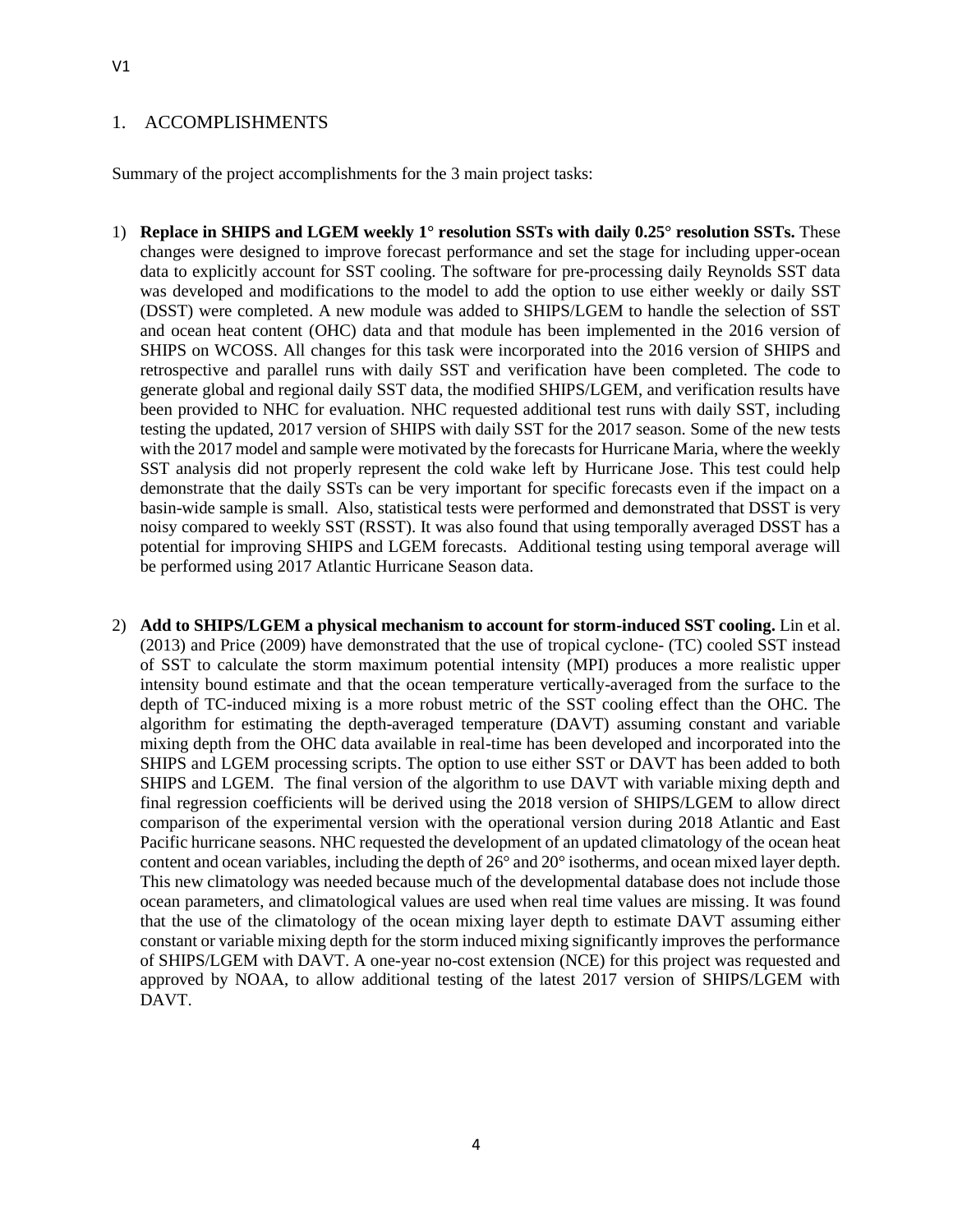3) **Add forecasts of TC structure (wind radii and MSLP) to SHIPS/LGEM.** A statistical-dynamical method to predict tropical cyclone wind structure (Decay SHIPS Wind Radii, DSWR) in terms of wind radii has been developed and has been running in real-time since August 2016. The basis for TC size variations is developed from an infrared satellite-based record of TC size (Knaff et al. 2014), which is homogenously calculated from a 1996-2012 sample. The change in TC size is predicted using a statistical-dynamical approach where predictors are based on environmental diagnostics derived from global model forecasts and observed storm conditions. Once the TC size has been predicted, the forecast intensity and track are used along with a parametric wind model to estimate the resulting wind radii following Knaff et al. (2017). The DSWR code and verification results have been provided to NHC and JTWC. Verification for the 2016 season has been completed and provided to NHC. DSWR has been running in real-time at CIRA during 2017 season, and verification results for the 2017 season will be provided to NHC after final 2017 best track data become available.

What were the major proposed **goals, objectives, and tasks** of this project, and what was accomplished this period under each task? (a table of planned vs. actuals is recommended as a function of each task identified in the funded proposal)

| Goals, Objectives,         | Planned: Sep $2016 - Aug$ $2017$   | Actual: Sep 2016 - Aug 2017                    |
|----------------------------|------------------------------------|------------------------------------------------|
| Tasks                      |                                    |                                                |
| Modify SHIPS and           | Evaluate parallel runs from        | The evaluation of the parallel runs has been   |
| LGEM to use $0.25^{\circ}$ | 2016 and make necessary            | completed and the results were provided to     |
| daily Reynolds SST         | adjustments to SHIPS.              | NHC and presented at the Interdepartmental     |
|                            |                                    | Hurricane Conference (IHC). Additional tests   |
|                            |                                    | demonstrated that using temporally averaged    |
|                            |                                    | DSST produces improvements relative to         |
|                            |                                    | single-time DSST for SHIPS/LGEM.               |
| Modify SHIPS and           | Modify SHIPS/LGEM code to          | The SHIPS/LGEM code was modified to work       |
| LGEM models to use         | work with DAVT assuming            | with DAVT estimated<br>assuming<br>either      |
| <b>DAVT</b>                | constant and variable mixing       | constant or variable mixing depth.<br>The      |
|                            | depth. Add<br>algorithm<br>to      | algorithm to estimate DAVT based on variable   |
|                            | DAVT based<br>estimate<br>$\alpha$ | storm-induced mixing depth calculated from     |
|                            | variable storm-induced mixing      | "ocean age" predictor was added to the models. |
|                            | depth calculated from "ocean       | A NCE was requested and approved to perform    |
|                            | age"<br>using<br><b>MLD</b><br>new | additional testing and verification.           |
|                            | climatology.                       |                                                |
| Add forecasts of TC        | Evaluate parallel runs from        | The evaluation of the parallel runs was        |
| structure (wind radii      | 2016 and make necessary            | completed and the results were provided to     |
| and MSLP) to               | adjustments to DSWR                | NHC, presented at IHC, and published. In       |
| SHIPS/LGEM                 |                                    | addition, test runs with including DSWR into   |
|                            |                                    | the RVCN consensus model were completed.       |
|                            |                                    | DSWR with updated coefficients was run in      |
|                            |                                    | real-time at CIRA during 2017 Atlantic         |
|                            |                                    | Hurricane season.                              |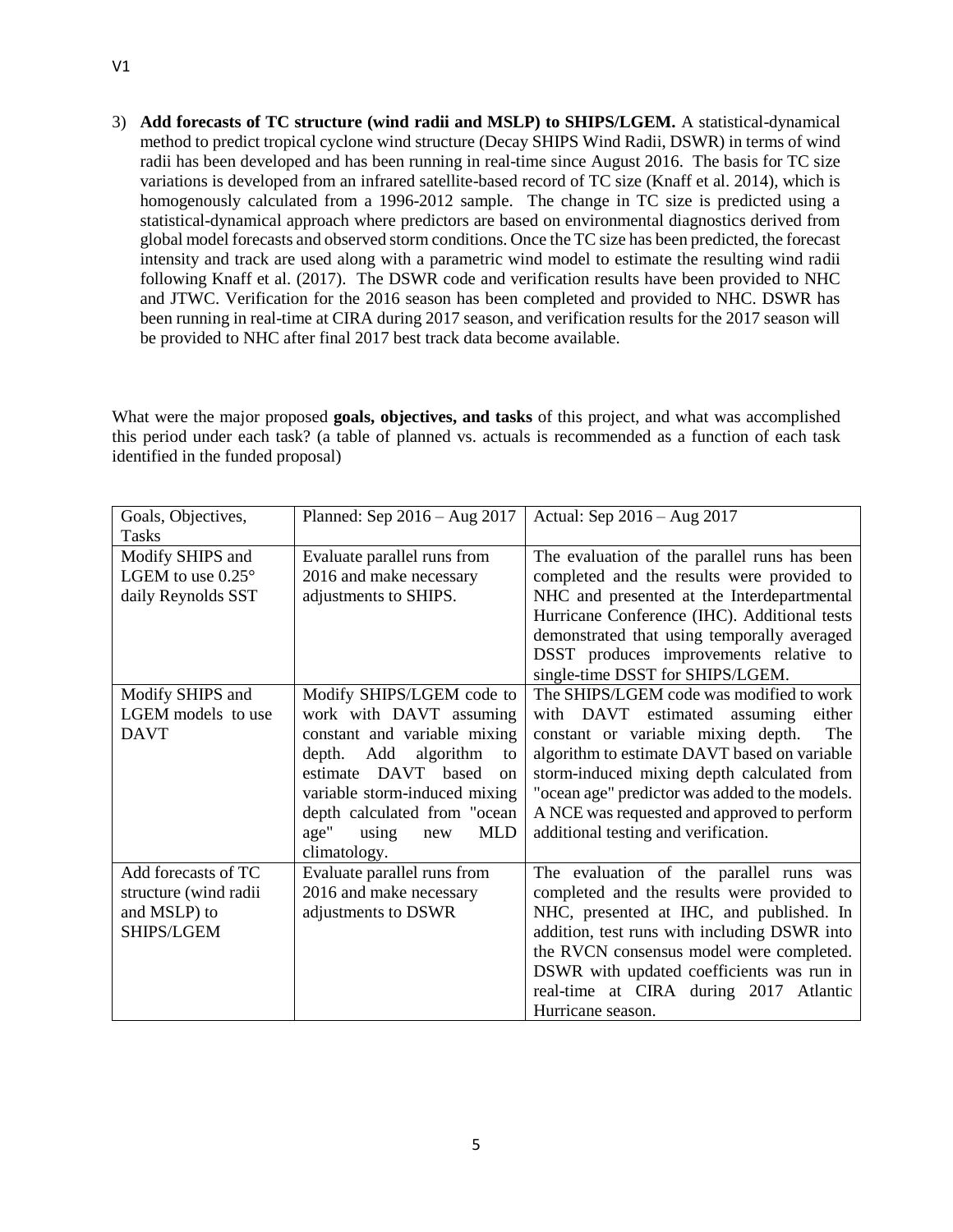Task Cumulative percent towards completion and due dates Due Date **On schedule** (yes/no) Modify SHIPS and LGEM models to use 0.25° daily Reynolds SST 100% Feb 2017 Yes Modify SHIPS and LGEM Yes. NCE was requested and approved to

100% Feb 2017 Yes

perform

additional testing and verification.

Are the proposed project tasks **on schedule**? What is the cumulative percent toward completion of each task and the due dates? (table recommended)

What were the major completed **milestones** this period, and how do they compare to your proposed milestones? (planned vs. actuals table recommended)

models to use DAVT 85% Aug 2018

| Milestone                                                                                           | Completed vs proposed                                                                                                                                                                                                                       |
|-----------------------------------------------------------------------------------------------------|---------------------------------------------------------------------------------------------------------------------------------------------------------------------------------------------------------------------------------------------|
| Begin parallel runs during 2016 season and monitor<br>results during the season                     | Completed as proposed                                                                                                                                                                                                                       |
| Modify SHIPS to include DAVT based on the variable<br>mixing depth                                  | Completed as proposed                                                                                                                                                                                                                       |
| Extend SHIPS modifications to the global version                                                    | Completed as proposed                                                                                                                                                                                                                       |
| Evaluate parallel runs from 2016 season and make any<br>necessary adjustments to the modified SHIPS | Completed as proposed                                                                                                                                                                                                                       |
| Present year 2 results at IHC and compile feedback from<br><b>JHT</b> advisors                      | Completed as proposed                                                                                                                                                                                                                       |
| Complete retrospective runs of modified SHIPS with all                                              | Additional modifications were made to both                                                                                                                                                                                                  |
| improvements and additions included                                                                 | DSST and DAVT versions of the model based on<br>suggestions from NHC advisors. NCE was<br>requested and approved to perform additional<br>verification to include the latest 2017 version of<br>SHIPS/LGEM and recent 2017 Atlantic storms. |
| Complete SHIPS verification by comparing the intensity                                              | NCE was requested and approved to perform                                                                                                                                                                                                   |
| forecasts against the final NHC best track, and size                                                | additional verification to include the latest 2017                                                                                                                                                                                          |
| parameters against the final wind radii in the best track                                           | version of SHIPS/LGEM and recent 2017 Atlantic                                                                                                                                                                                              |
|                                                                                                     | storms.                                                                                                                                                                                                                                     |
| Finalize updated SHIPS/LGEM/RII code for product                                                    | NCE was requested and approved to perform                                                                                                                                                                                                   |
| enhancements/additions; coordinate with JHT and TSB                                                 | additional verification to include the latest 2017                                                                                                                                                                                          |
| staff to implement SHIPS/LGEM upgrades approved for                                                 | version of SHIPS/LGEM and recent 2017 Atlantic                                                                                                                                                                                              |
| operational implementation.                                                                         | storms.                                                                                                                                                                                                                                     |

Detailed description of the work completed for each milestone since the last report is presented below.

Add forecasts of TC structure (wind radii and MSLP) to

SHIPS/LGEM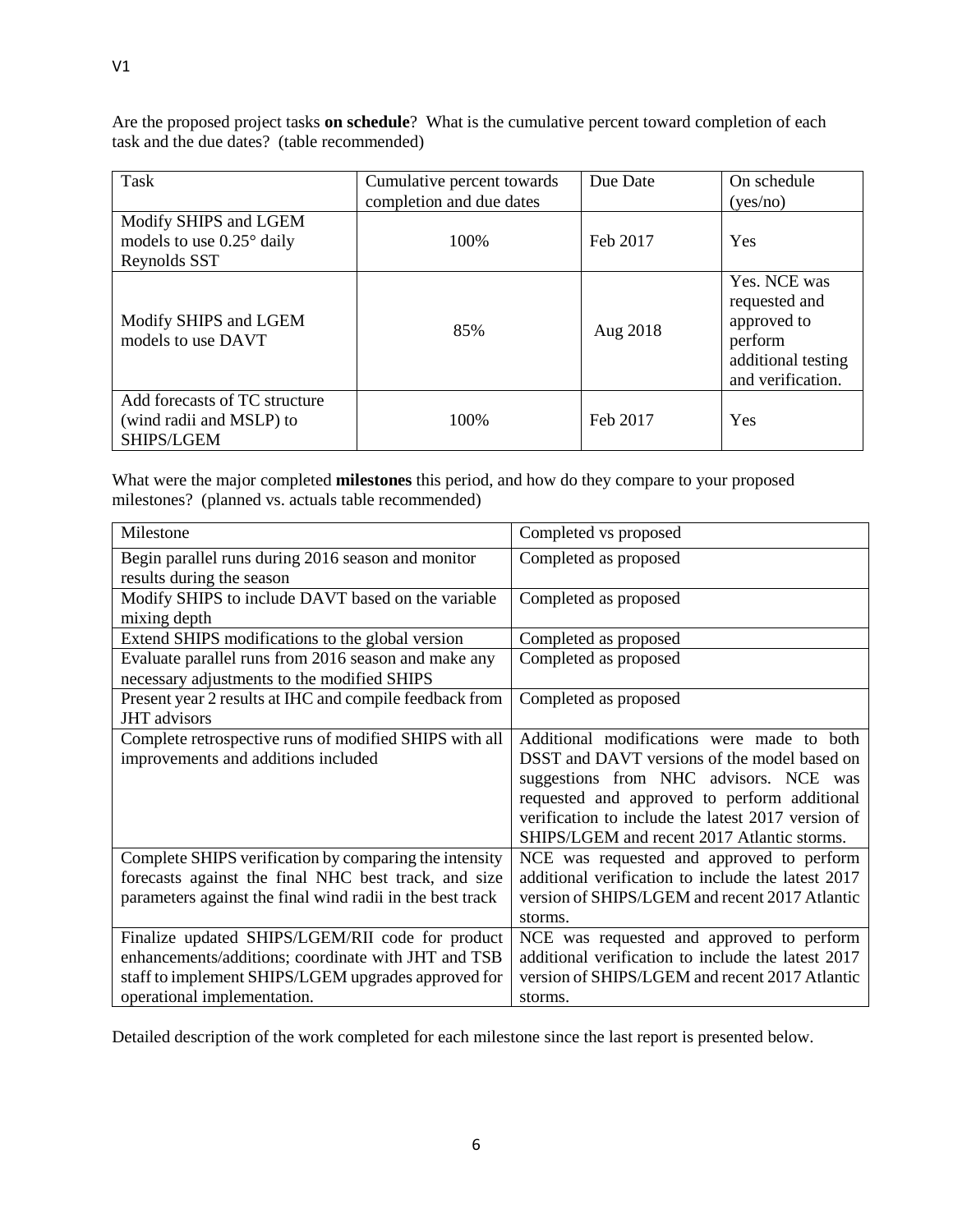**Milestone: Begin parallel runs during 2016 season and monitor results during the season.** Parallel runs of SHIPS/LGEM with daily SST and DAVT assuming constant mixing depth for the Atlantic and East and Central Pacific basins, as well as parallel runs of DSWR for the Atlantic and East and Central Pacific basins have been conducted at CIRA for part of 2016 season and evaluated.

**Milestone: Modify SHIPS to include DAVT based on the variable mixing depth**. The 2016 version of SHIPS and LGEM has been modified to use RSST, DSST, and/or DAVT with either constant or variable mixing depth. The updated code is written in a way that allow the use of different "SST" variables by different parts of the code. That is necessary since SHIPS includes several modules, such as different versions of the Rapid Intensification Index (RII) that have not been trained to use daily SST or DAVT. The DAVT assuming variable mixing depth has been included in SHIPS/LGEM by using the "ocean age" (OA) variable. The OA is a measure of the amount of time that the storm area within  $R = 60$  nmi has been over the same patch of the ocean. The mixing depth as a function of storm translational speed (captured by OA) and latitude is estimated from

$$
Mixing Depth = a + b * (OAGE) + c * (OAGE)^2,
$$
\n<sup>(1)</sup>

where *OAGE* is the ocean age, and a, b, and c are empirical constants. The form of this equation is based on the idealized numerical simulations of Yablonsky and Ginis (2009) with a coupled hurricane model. The linear term in (1) represents mixing processes and the quadratic term represents upwelling. The upwelling time scale depends on the inertial period, so the ocean age is scaled by that. The mixing does not depend explicitly on the inertial period, so the ocean age in the linear term is scaled by a constant reference inertial period.

**Milestone: Extend SHIPS modifications to the global version.** All modifications for SHIPS and LGEM code, as well as DSWR model, are global and can be used in all basins. The database of the global DSST, OHC and subsurface ocean data has been developed. The updated climatology of OHC and other ocean variables is also global. The developmental databases for all basins were updated to include DSST, updated climatology of OHC, D20, D26, OHC20, and MLD. The above variables were added to the latest developmental databases for the Atlantic (1982 - 2016), east Pacific (1982-2016), west Pacific (1998 - 2015), Indian Ocean (1998 - 2015), and Southern Hemisphere (1998 - 2015). The updated databases and related code will be provided to Dr. Kate Musgrave who is working on an HFIP project that incudes updating the global version of SHIPS to include all latest modifications added for the Atlantic and east Pacific basins.

## **Milestone: Evaluate parallel runs from 2016 season and make any necessary adjustments to the modified SHIPS.**

1) Parallel runs of SHIPS/LGEM with DSST have been conducted during September – November 2016, and the results have been made available to NHC via an ftp site, [ftp://rammftp.cira.colostate.edu/chirokova/JHT\\_2015\\_2017/rt\\_demo/,](ftp://rammftp.cira.colostate.edu/chirokova/JHT_2015_2017/rt_demo/) and evaluated. Figure 1 shows the MAE and biases for the 2016 season with DSST.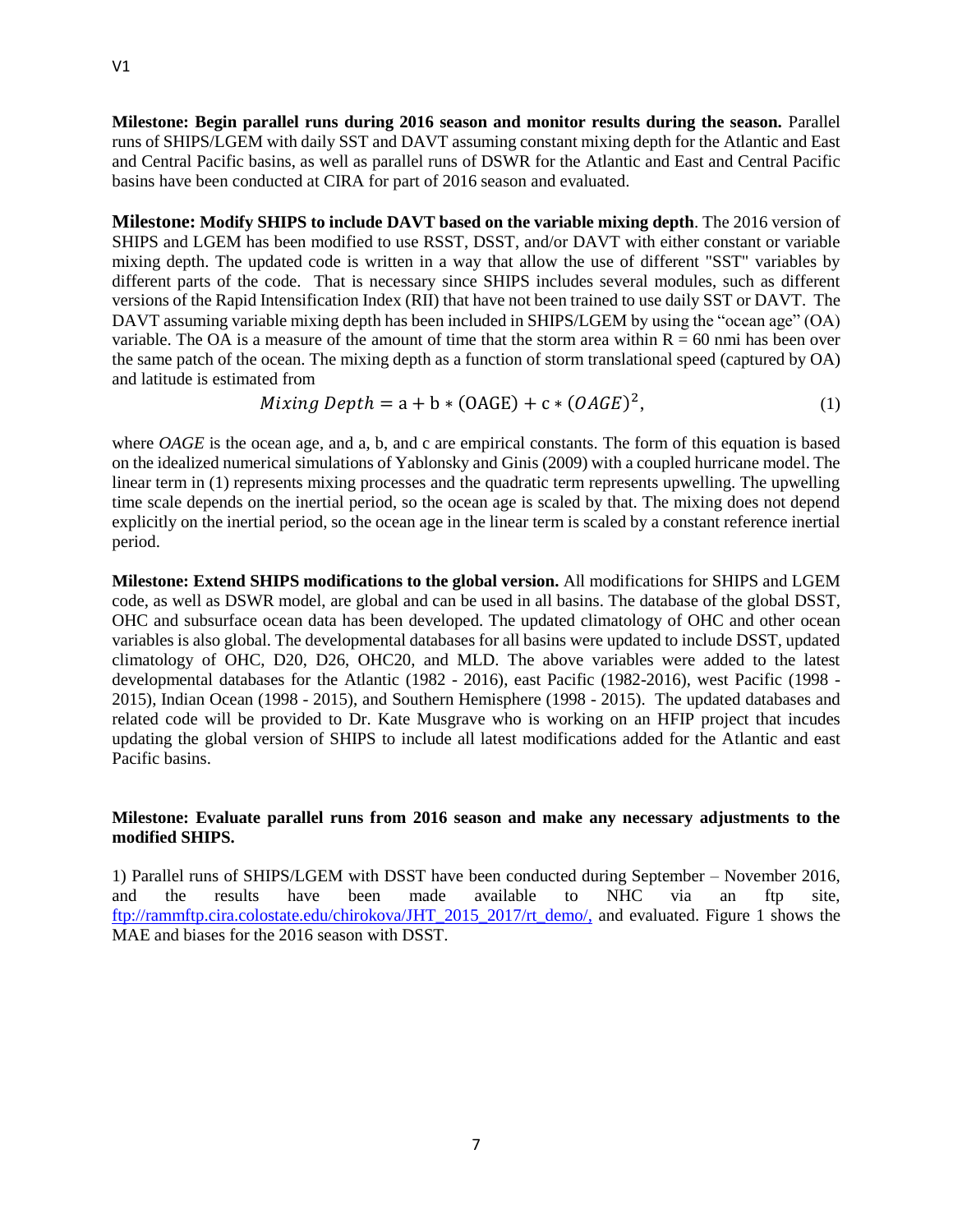

*Figure 1. Left: SHIPS/LGEM independent verification for 2016 with daily SST for the 2016 version of the model, with DSST coefficients. Percent improvement relative to the baseline version using weekly SST for the Atlantic (black – LGEM, grey - SHIPS) and East (blue - LGEM; red - SHIPS) and Central Pacific (magenta - LGEM, cyan - SHIPS). Right: intensity bias for the runs shown on the Left. Solid lines show: red – LGEM run for the Atlantic with RSST, blue – LGEM run for the Atlantic with DSST, magenta – SHIPS run for the Atlantic with RSST, cyan - SHIPS run for the Atlantic with DSST. Dashed lines show biases for the corresponding runs for the East Pacific, and dotted line – for the Central Pacific.* 

Overall, for the 2016 sample the use of DSST instead of RSST resulted in forecasts similar to the version with RSST. The results of parallel runs with DSST during 2016 season were evaluated and presented at IHC in March, 2017.

2) 2016 Parallel runs of SHIPS/LGEM with DAVT for 2016 revealed some issues with the algorithm used to estimate the ocean cooling based on either constant or variable storm-induced mixed depth. To address these issues, the updated climatology of NCODA subsurface data based on 2005 – 2016 data was developed and added to the experimental SHIPS diagnostic files. The new climatology includes the climatology of the ocean mixed layer depth (MLD).

3) Parallel runs of DSWR were conducted for the 2016 season, and the results of these parallel runs were evaluated, provided to NHC, and presented at IHC. It was found that for the Atlantic, the DSWR had rather high MAE and strong positive biases for the 2016 season. Other models, including HWRF, GFDL, and DRCL, also suffered from similar poor performance and had high positive biases, which suggests that 2016 might have been an unusual year in the Atlantic. For the East and West Pacific, DSWR showed a good performance for 2016, with small MAE (compared to DRCL) and almost zero biases in both of those basins. In addition and possibly most importantly, including DSWR into the multi-model consensus (RVCN, Sampson and Knaff, 2015) resulted in either improvements or no degradation to RVCN. RVCN runs included HWRF, GFS, and GFDL in addition to DSWR. The RVCN improvements with DSWR in the consensus included improved forecasts for R64 (from 0% to 28%), R50 (from 0% to 10%), and R34 (from 0% to 9%). DSWR even improved RVCN in the Atlantic, despite its poor performance there. Figure 3 shows the MAE for RVCN with (dashed bars) and without (solid bars) DSWR for Atlantic and East Pacific basins.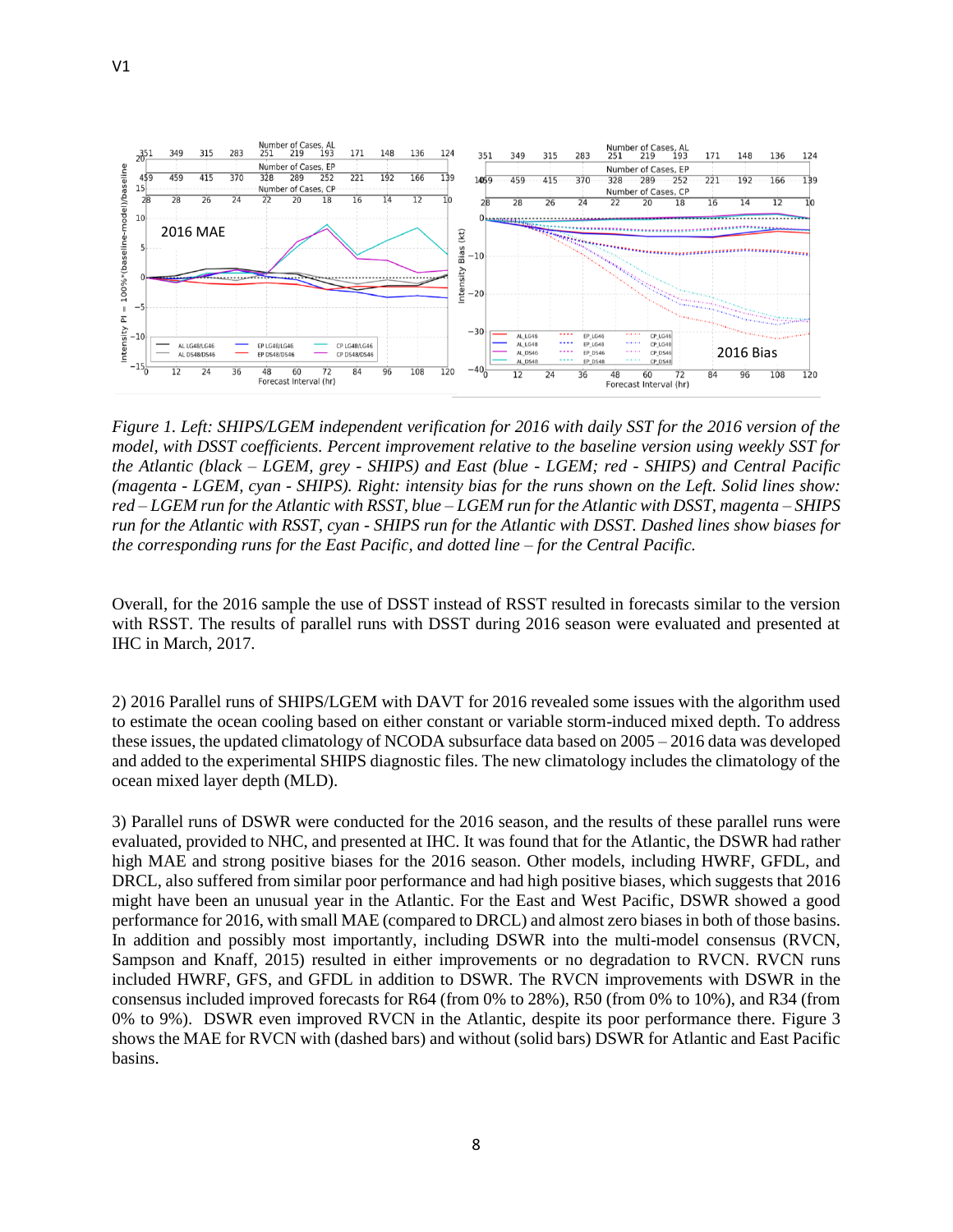

b)



*Figure 3: RVCN MAE (a) for the Atlantic and (b) East Pacific basin. RVCN included HWRF, GFS, and GFDL. Solid bars show runs without DSWR and dashed bars show runs with DSWR.* 

**Milestone: Present Year 2 results at IHC and compile feedback from JHT advisors.** The results from the Year 2 of the project were presented at 2017 Tropical Cyclone Operations and Research Forum (71st Interdepartmental Hurricane Conference), 13-16 March, 2017, Miami FL. The presentation is available online at http://www.nhc.noaa.gov/jht/15-17\_proj.php

## **Milestone: Complete retrospective runs of modified SHIPS with all improvements and additions included.**

Additional modifications were made to both DSST and DAVT versions of the model based on suggestions from NHC advisors.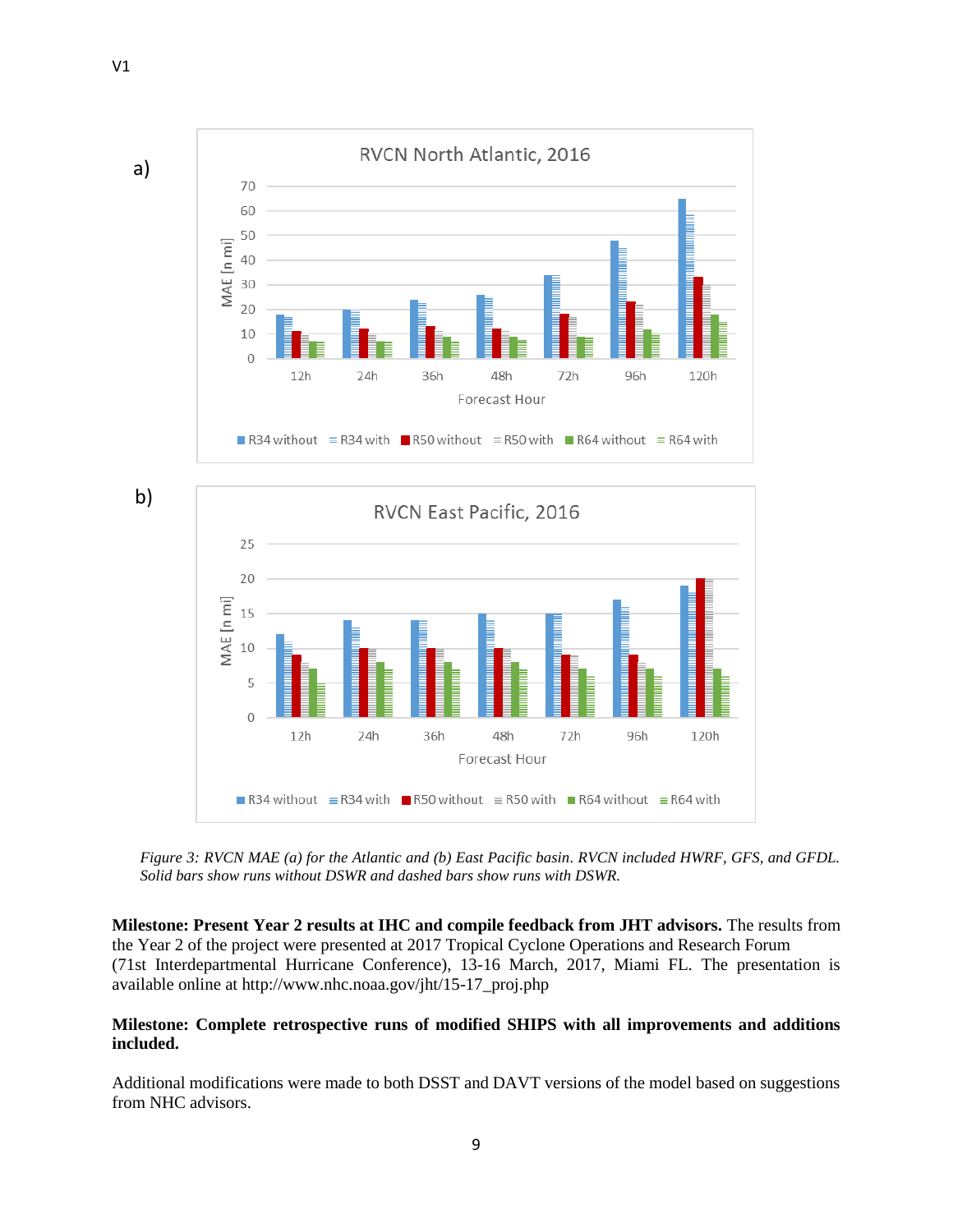Additional testing with DSST was performed after reviewing the results of the retrospective and parallel runs for the 2016 season. Specifically, the comparison of DSST with RSST demonstrated that DSST data is very noisy compared to RSST. To reduce the noise, temporally averaged DSST was tested. Statistical tests with both SHIPS and LGEM showed that the use of DSST averaged over the last 3 days produces improvements for both SHIPS and LGEM forecasts relative to the use of the most recent DSST. Additional testing will be performed using data from the 2017 Atlantic Hurricane season, and the updated databases and software will be provided to NHC.

The new climatology of ocean data, including OHC, D26, D20, and MLD, was updated to include 2016 data. In addition, the 2017 version of the developmental databases for all global basins, including Atlantic, east Pacific, west Pacific, Indian Ocean, and Southern Hemisphere were updated to include new climatology. The corresponding modification were made to the software for estimating ocean cooling based on constant and variable mixing depth to include the use of the updated climatology. The most significant modification included the use of MLD climatology for the years 1982 - 2004, for which subsurface ocean data are not available. The previous version of the code was estimating mixed layer depth from D26, D20, SST, and OHC when MLD data were not available. It was found that the use of MLD climatology significantly improves the statistical fit for both SHIPS and LGEM compared to the previous version that was estimating MLD from other ocean data. Statistical testing with the 2017 version of SHIPS and LGEM provided the best results for SHIPS using

$$
Mixing Depth = 40 + 1.5625 * (OAGE) + 0.0651 * (OAGE)^{2},
$$
\n(2)

And for LGEM using

$$
Mixing Depth = 50 + 1.5625 * (OAGE) + 0.0651 * (OAGE)^{2},
$$
\n(3)

It was also found that the constant mixing depth that produces most overall forecast improvement is 80 m for SHIPS and 120 m for LGEM. Figure 3 shows dependent test results for SHIPS for Atlantic and east Pacific. Shown are the  $R^2$  values for all forecast times for different versions of DAVT relative to weekly SST (RSST), based on 1982 - 2016 sample. For both Atlantic and east Pacific, the use of DAVT estimated assuming variable mixing depth shows improved results relative to the baseline RSST version at all forecast times. For the Atlantic the use of DAVT assuming variable mixing depth and a = 40 provides the best overall improvement, with maximum improvement of 0.7 % for 12 hour forecast. For the east Pacific the best results are obtained with DAVT assuming variable mixing depth and  $a = 50$  with maximum improvement of 2.1 % at 30 hr forecast time.

A one-year NCE has been requested and approved to perform additional testing with the updated climatology and estimates of constant and variable storm-induced ocean mixing depth. Additional testing will include the most updated 2017 versions of SHIPS and LGEM, as well as evaluation of performance for the 2017 Atlantic Hurricane Season, which was requested by NHC.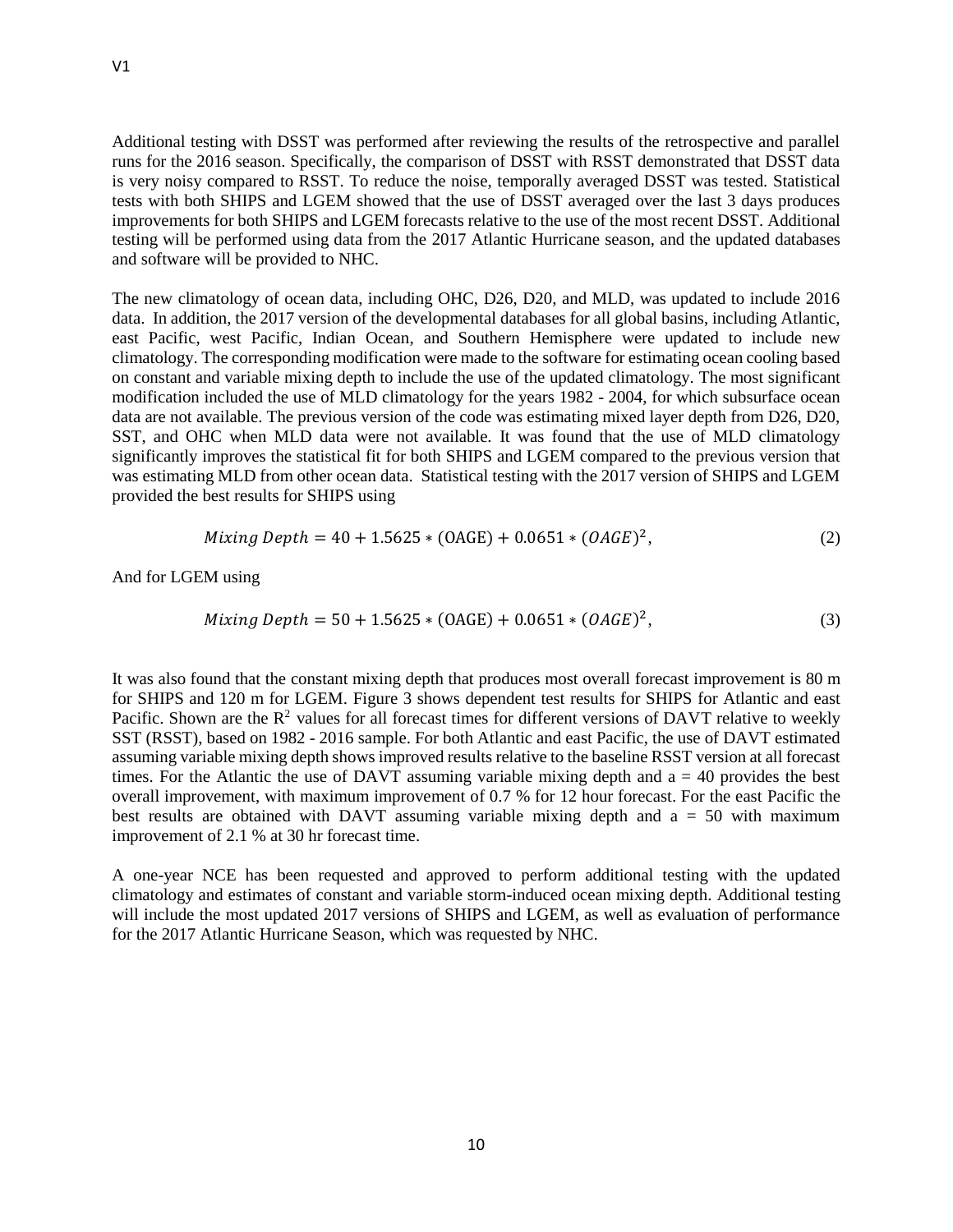

*Figure 2. RMS error percent improvement for the Atlantic (left) and East Pacific (right) basins as obtained by SHIPS dependent test based on 1982 - 2016 developmental data. The plots show percent error change relative to the baseline version using RSST. Shown are: RSST (black) - operational version using weekly SST; B280 (green) - version with DAVT calculated assuming constant mixing depth 80 m; B2OA (blue) version with DAVT calculated assuming variable mixing depth with constant a = 25; J20A (red) - same as B20A, using a = 10; K2OA - same as B20A, using a = 40; and L2OA - same as B20A, using a = 50.*

#### **Milestone: Complete SHIPS verification by comparing the intensity forecasts against the final NHC best track, and size parameters against the final wind radii in the best track**

NCE was requested and approved to perform additional verification to include the latest 2017 version of SHIPS/LGEM and recent 2017 Atlantic storms that was requested by NHC.

## **Milestone: Finalize updated SHIPS/LGEM/RII code for product enhancements/additions; coordinate with JHT and TSB staff to implement SHIPS/LGEM upgrades approved for operational implementation**.

The final updated SHIPS/LGEM/RII code will be provided to NHC after additional verification is completed. The additional verification will include reruns for the 2017 season using the most updated 2017 version of SHIPS and LGEM.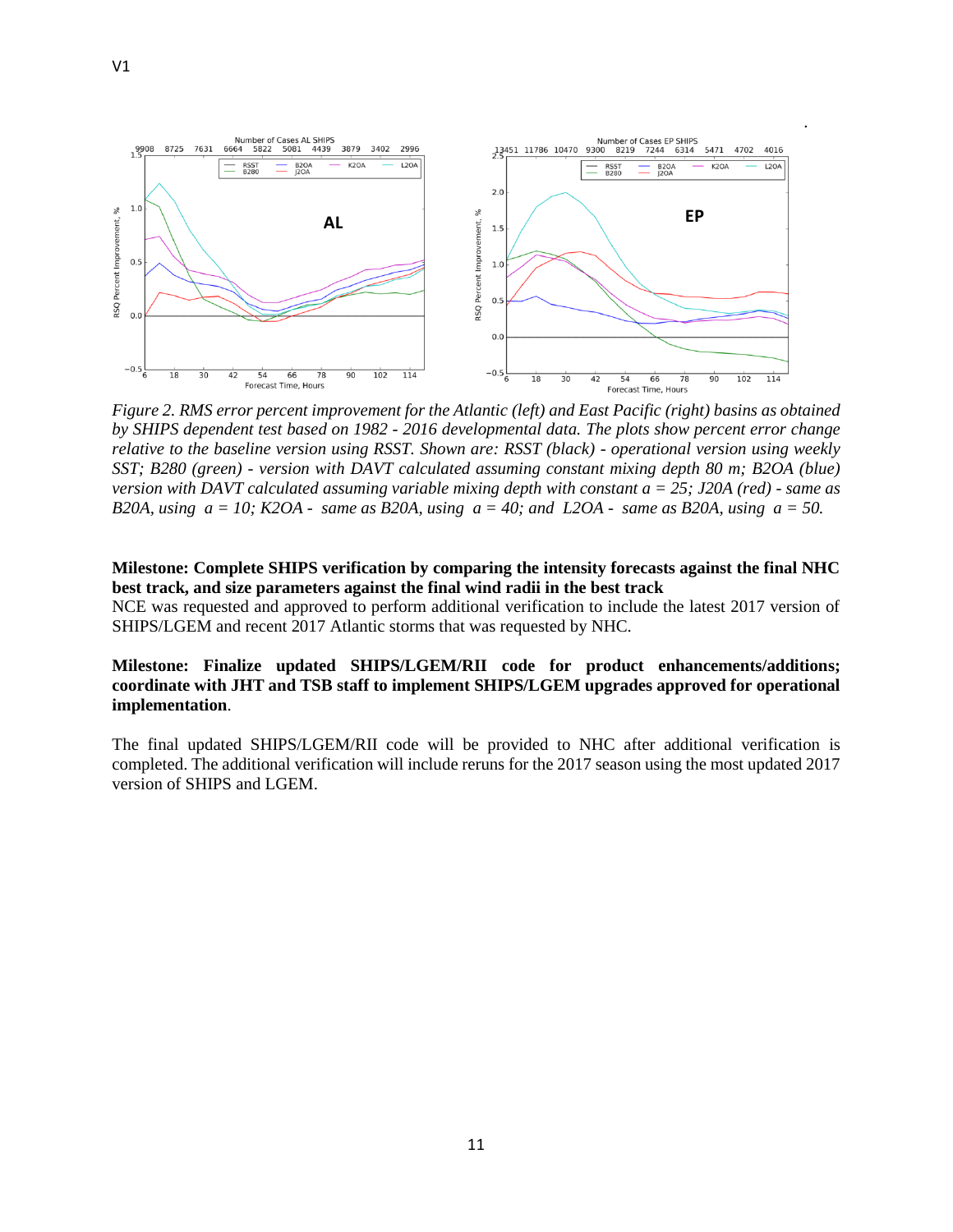## **What opportunities for training and professional development has the project provided?**

People working on the project obtained increased knowledge and skills in the development of statistical models. Project PI, Galina Chirokova (in 2016 and 2017), and Collaborator, John Knaff (in 2016) participated in the IHC conferences. There were no training activities during the reporting period.

## **How were the results disseminated to communities of interest?**

1) The project results were presented at the IHC in both 2016 and 2017. The IHC presentations and previous project reports are available online at http://www.nhc.noaa.gov/jht/15-17 proj.php?large. Additional details about the project were communicated to NHC points of contact, Dan Brown, Lixion Avila, and Chris Landsea.

2) Real-time DSWR (2016 and 2017) and SHIPS/LGEM with DSST (2016) forecasts were also provided to NHC POCs via an ftp server per NHC's request.

3) The DSWR code has been provided to NHC and Naval Research Laboratory (NRL), Monterey for implementation at JTWC. The modified SHIPS/LGEM code, the global and regional daily SST data, and the new ocean data climatology together with the code for creating these datasets have been provided to NHC. The results of the verification of the retrospective and parallel runs were also provided to NHC.

4) The updated climatology of OHC, D20, D26, and mixed layer depth, as well as the software for updating, reading, and including that climatology into SHIPS developmental database was provided to NHC.

## **What do you plan to do during the next reporting period to accomplish the goals and objectives?**

During the next reporting period we plan to conduct additional retrospective runs of the experimental version of the 2017 SHIPS/LGEM with DSST and DAVT assuming either constant or variable mixing depth. In addition, final adjustments and modifications to the code will be implemented based on the results of the retrospective runs. We will further work with JHT and NHC TSB staff to implement experimental versions of SHIPS/LGEM and DSWR on quasi-production on WCOSS for the 2018 season and/or will implement parallel runs at CIRA. There are also plans to implement DSWR on the operational JTWC Automated Tropical Cyclone Forecast system at JTWC, where it will become a member of the RVCN forecast aid.

## 2. PRODUCTS

What were the major completed **products or deliverables** this period, and how do they compare to your proposed deliverables? (planned vs. actuals table recommended)

| Product/Deliverable                                                                                    | Actual                                          |
|--------------------------------------------------------------------------------------------------------|-------------------------------------------------|
| 2016 SHIPS/LGEM code modified to work with<br><b>DSST</b>                                              | Provided to NHC as planned                      |
| Verification of SHIPS/LGEM runs with DSST for<br>$2010 - 2016$                                         | Provided to NHC as planned                      |
| DSST database in SHIPS format for global and<br>regional files for 1982 - 2016                         | Provided to NHC as planned                      |
| Updated climatology for OHC, MLD, and depths<br>of $26^{\circ}$ (D26) and $20^{\circ}$ (D20) isotherms | Provided to NHC in addition to what was planned |
| DSWR code                                                                                              | Provided to both NHC and JTWC as planned        |
| Verification of DSWR runs                                                                              | Provided to NHC as planned                      |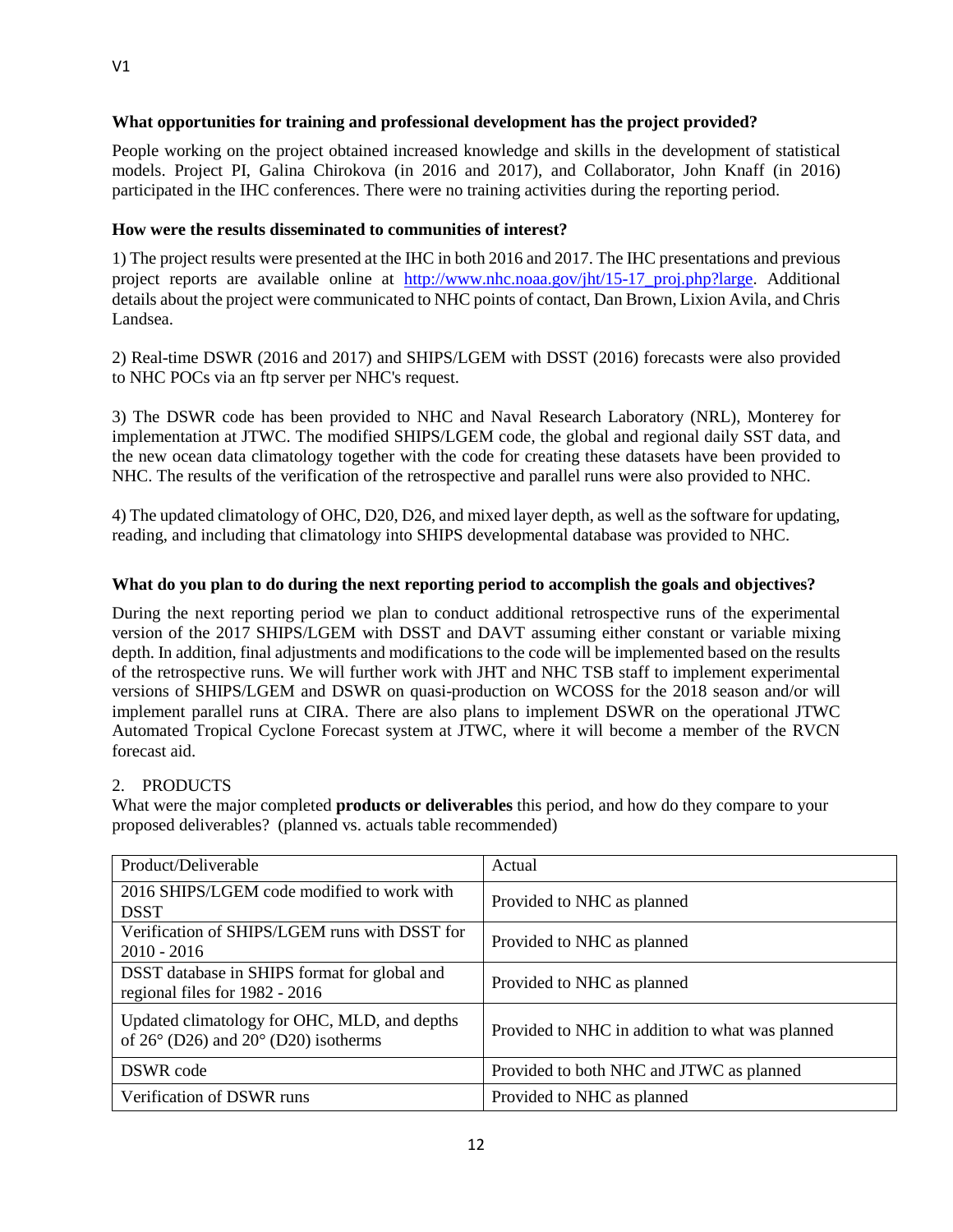## **What has the project produced? -publications, conference papers, and presentations\*;**

## **Presentations**:

Chirokova G., J. Knaff, and A. Schumacher, 2017: Improvements to operational statistical tropical cyclone intensity forecast models. *2017 Tropical Cyclone Operations and Research Forum (TCORF)/70th Interdepartmental Hurricane Conference (IHC), 13-16 March, 2017, Miami, Florida.* The presentation will be available online at http://www.nhc.noaa.gov/iht/15-17\_proj.php?large.

**Publication:** A manuscript detailing the statistical-dynamical method to predict tropical cyclone wind structure in terms of wind radii method, its independent performance in 2014 and 2015, and how it may contribute to the wind radii consensus has been published in Weather and Forecasting.

Knaff, J., C. Sampson, and G. Chirokova, 2017: A global statistical–dynamical tropical cyclone wind radii forecast scheme. *Wea. Forecasting*, **32**, 629–644, doi: 10.1175/WAF-D-16-0168.1.

Highlights of that paper suggest:

- 1. This method (DSWR) is a competitive method for predicting the wind radii, even if the SHIPS forecasts of intensity and track are used for wind radii estimates.
- 2. That its inclusion in a simple wind radii consensus (RVCN), results in no degradation, and, in most cases, improves the consensus forecasts.
- 3. That the predictors related to mid-level moisture (+), initial size (-), storm latitude (+), 200 hPa divergence (+) are best related to changes in TC size, the sign of the relationships is shown in parentheses.

## **-website(s) or other Internet site(s);**

• The real-time DSRW forecasts are available at<ftp://rammftp.cira.colostate.edu/knaff/DSWR/>

## **-technologies or techniques;**

- Improved (lower biased) TC vortex model for wind radii.
- Method to estimate DAVT from limited, yet routinely measured ocean parameters.

## **-inventions, patent applications, and/or licenses; and**

None

## **-other products, such as data or databases, physical collections, audio or video products, software, models, educational aids or curricula, instruments or equipment, research material, interventions (e.g., clinical or educational), or new business creation.**

- Database of daily Reynolds SST data converted to SHIPS input format. The database includes both global and regional files.
- Updated climatology of OHC, MDL, D26, and D20, based on the 2005 2016 NCODA ocean data
- Database of NCODA OHC, D26, D20, OHC20, and MLD converted to SHIPS input format. The database includes both global and regional files.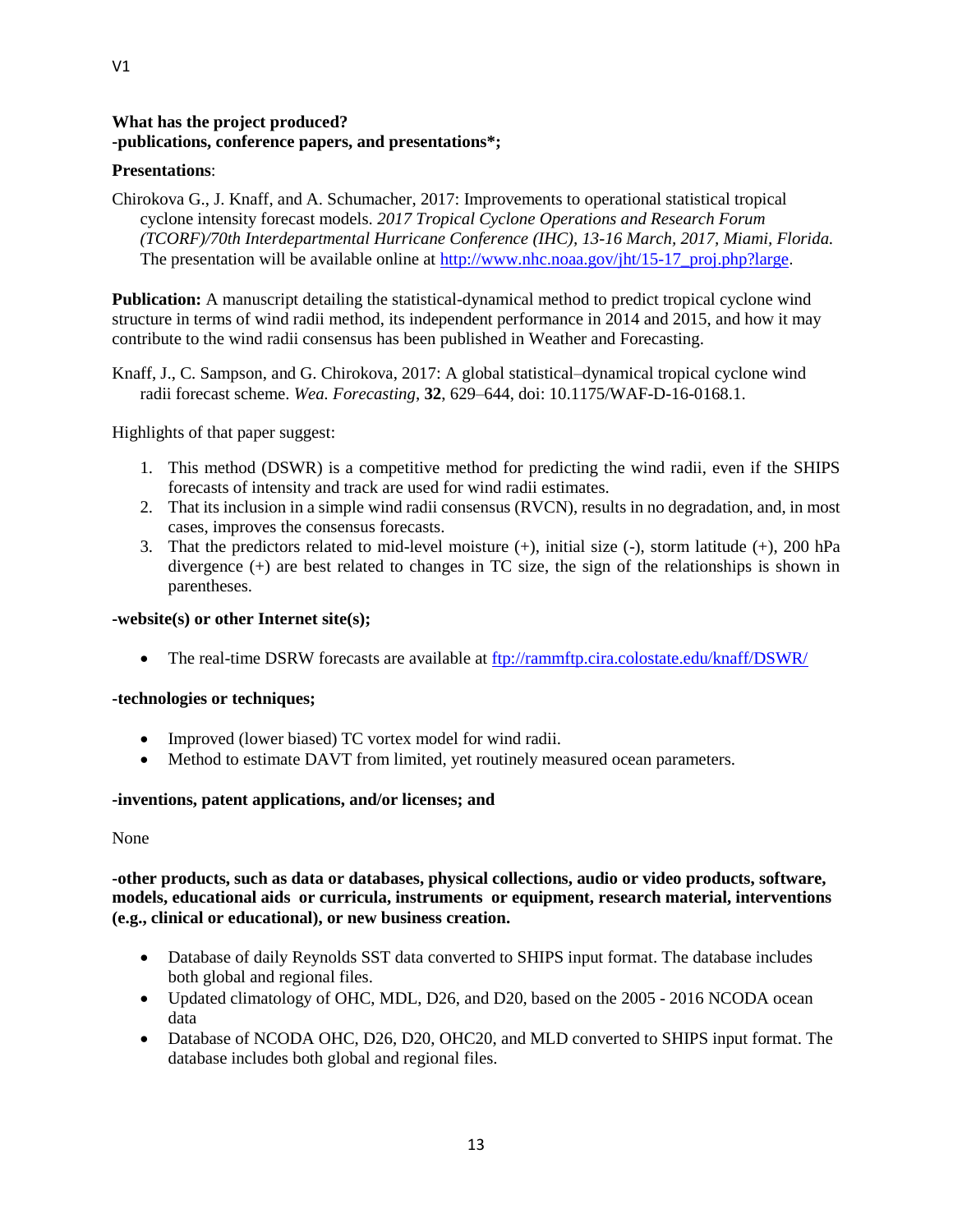\*For **publications**, please include a full reference and digital object identifier (DOI; http://www.apastyle.org/learn/faqs/what-is-doi.aspx) and attach all publications and presentations on this project from this reporting period to the progress report, or include web links to on-line versions. Within your publications and presentations, please include language crediting the appropriate NOAA/OAR organization and program (e.g., NOAA/OAR/OWAQ and the U.S. Weather Research Program; or NOAA/OAR/NSSL and the VORTEX-SE program) for financially supporting your project. Suggested language is as follows:

"This material is based upon work supported by the U.S. Weather Research Program within NOAA/OAR Office of Weather and Air Quality under Grant No. XXXXXXX."

## 3. PARTICIPANTS & OTHER COLLABORATING ORGANIZATIONS

## **What individuals have worked on this project?**

Galina Chirokova, John Knaff, Andrea Schumacher, Robert DeMaria, Jack Dostalek

## **Has there been a change in the PD/PI(s) or senior/key personnel since the last reporting period?**

No

## **What other organizations have been involved as partners? Have other collaborators or contacts been involved?**

NHC points of contact have been involved. Also, work for this project has been coordinated with NHC TSB branch.

4. IMPACT

## **What was the impact on the development of the principal discipline(s) of the project?**

The project addresses program priorities NHC-1/JTWC- 1, NHC-13/JTWC- 10, and NHC-17/JTWC-13. The results of this project will first provide improved statistical-dynamical guidance for TC intensity. These intensity guidance techniques are routinely used operationally at NHC and JTWC to forecast TC intensity. Secondly this project developed a new statistical-dynamical forecast guidance for TC structure (i.e., wind radii) that appears somewhat independent to NWP guidance, making it a nice addition to wind radii consensus methods.

## **What was the impact on other disciplines?**

The results of this project should allow for improved operational TC intensity and structure forecasts that are important for other agencies and general public. Improvements in these capabilities may also lead to other high priority forecasts (e.g., storm surge watch/warnings, wave forecasts) and decisions (e.g., evacuations, ship routing).

## **What was the impact on the development of human resources?**

Nothing to report

**What was the impact on teaching and educational experiences?** Nothing to report

#### **What was the impact on physical, institutional, and information resources that form infrastructure?** Nothing to report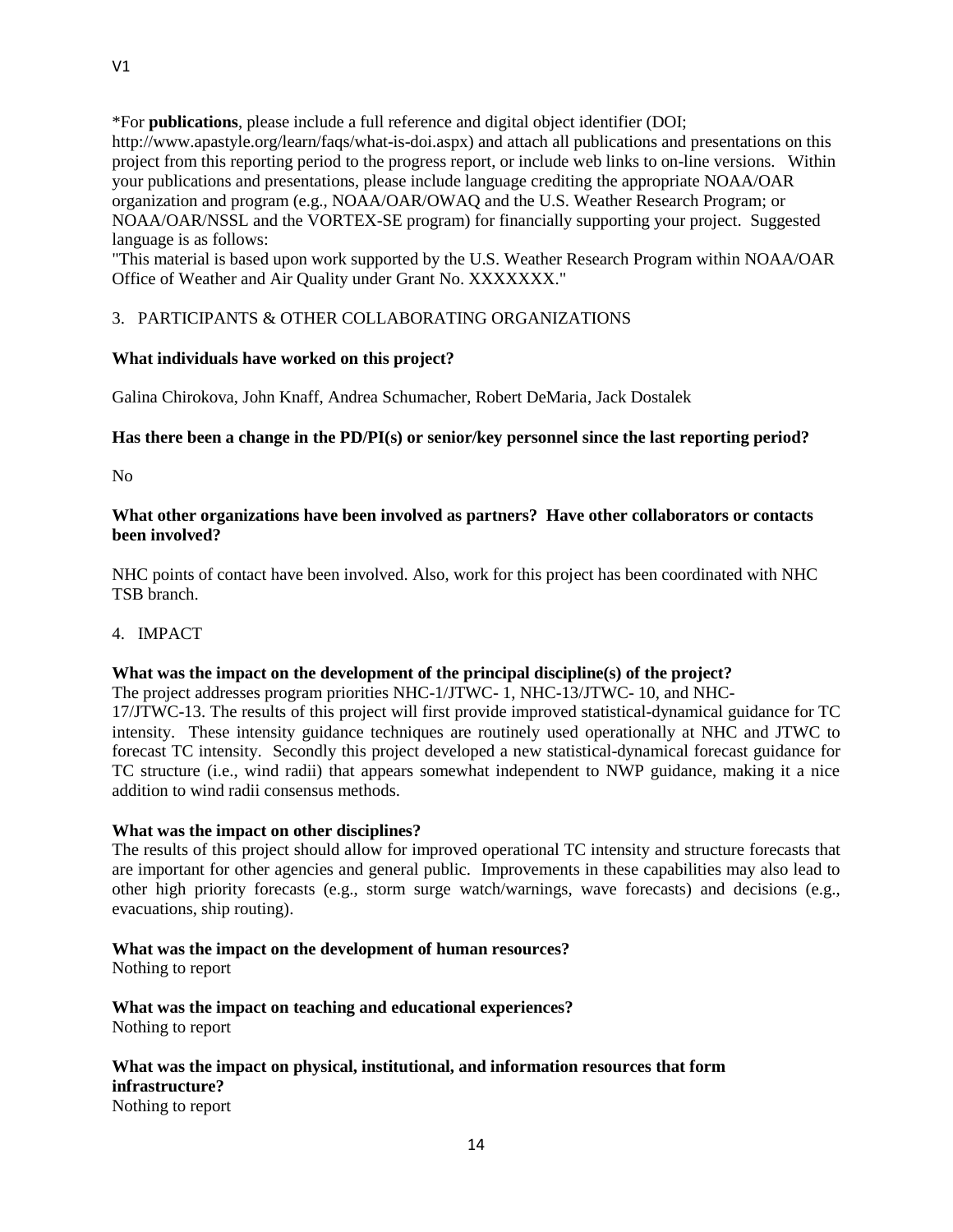## **What was the impact on technology transfer?**

Methods developed at CIRA, if approved by the JHT, will transition to NHC operations. Examples include DAVT calculations assuming constant or variable storm-induced mixing depth and a simple vortex model.

#### **What was the impact on society beyond science and technology?**

The results of this project should allow for improved operational TC intensity forecasts that are important for other governmental agencies, industry, and general public. These efforts significantly contribute to NOAA's goal of a *Weather-Ready Nation*.

# **What percentage of the award's budget was spent in a foreign country(ies)?**

None

## 5. CHANGES/PROBLEMS

Describe the following:

#### **-Changes in approach and reasons for the change.**

None

**-Actual or anticipated problems or delays and actions or plans to resolve them.**

Additional testing was requested by NHC. That testing includes the use of the most updated 2017 version of SHIPS/LGEM and evaluation of the performance for the recent 2017 Atlantic storms. A one-year NCE for the project was requested and approved by NOAA. The extension will be used to complete additional testing and provide to NHC the final updated version of the developed software and databases, as well as final verification results.

## **-Changes that had a significant impact on expenditures.**

None

**-Change of primary performance site location from that originally proposed.** None

## 6. SPECIAL REPORTING REQUIREMENTS

**Report on any special reporting requirements here (see previous instruction #3). If there are none, state so.**

## **- Your assessment of the project's Readiness Level (current and at the start of project; see definitions in Appendix B)**

Start of the project: RL3 Current: RL6-7

#### **-If not already reported on in Section 1, please discuss: -- Transition to operations activities**

The transition to operations for this project is scheduled after the end of Year 2, in the spring of 2018, if accepted by NHC. However, some minor computer bugs in the SHIPS/LGEM/RII processing were identified in the course of this work, and were implemented in the 2016 operational version of the NHC guidance suite on WCOSS. The timing of the final transition will depend on the availability of NHC Technology and Science Branch (TSB) resources.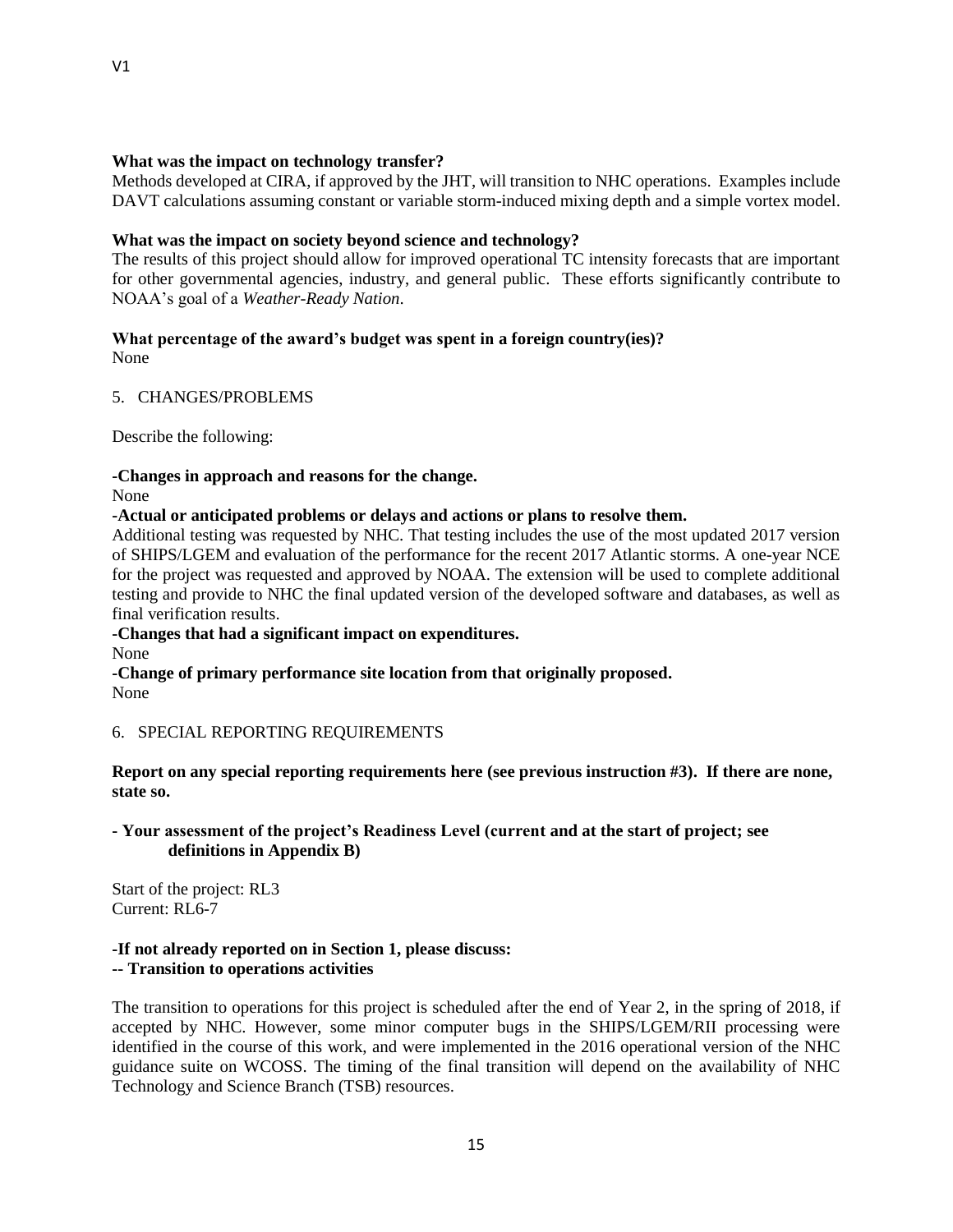## **-- Summary of testbed-related collaborations, activities, and outcomes (if it's a testbed project)**

1) Real-time forecasts of the TC-size estimates were made available via the CIRA ftp server, server at <ftp://rammftp.cira.colostate.edu/knaff/DSWR/> starting on the 18<sup>th</sup> of August. Past forecasts made in 2016 were also provided at this time.

2) Real-time SHIPS forecasts with DSST were made available via CIRA ftp server at [ftp://rammftp.cira.colostate.edu/chirokova/JHT\\_2015\\_2017/rt\\_demo/](ftp://rammftp.cira.colostate.edu/chirokova/JHT_2015_2017/rt_demo/) during 2016 Atlantic and East Pacific Hurricane seasons.

3) Verification of the retrospective SHIPS runs with DSST and parallel runs from 2016 season were provided to NHC

4) 2016 version of SHIPS modified to use DSST was provided to NHC.

5) DSWR model was provided and tested on WCOSS for potential 2017 quasi-prod production.

6) Database of DSST global and regional data from 1982 – 2016 in SHIPS format was provided to NHC

7) Updated NCODA-based climatology of OHC, MLD, D26, and D20 was provided to NHC together with the code to create that climatology and add it to SHIPS diagnostic files

8) The possibility of including Decay SHIPS Wind Radii (DSWR) and MSLP estimates in operational Automated Tropical Cyclone Forecast System (ATCF) A-decks has been discussed with NHC points of contact (POCs). The implementation of DSWR in the operational A-decks for 2018 season will depend on the availability of NHC resources.

9) The possibility of implementing SHIPS with daily SST and DAVT in the quasi-production version of SHIPS on WCOSS for 2018 seasons has been discussed with NHC POCs and NHC TSB staff. The implementation of SHIPS with DSST and DAVT in the quasi-production for 2018 season will depend on the availability of NHC TSB resources.

## **-- Has the project been approved for testbed testing yet (if it's a testbed project)?**

Some of the testing for this project was planned for the experimental quasi-production version of the NHC Guidance Suite on WCOSS during 2017 season. However, because of NHC/TSB resource limitations, it was not possible to implement this before the 2017 season. The very active 2017 season prevented NHC/TSB from implementing this in quasi-production in late August, which was the secondary plan. Therefore all of the testing so far was done at CIRA.

## **-- What was transitioned to NOAA?**

The following software was transitioned to NOAA:

1) Some minor computer bugs in the SHIPS/LGEM/RII processing were identified in the course of this work, and were corrected in the 2016 operational version of the NHC guidance suite on WCOSS.

2) Software necessary for DSWR forecasts with updated coefficients were provided to NHC. The implementation of DSWR was planned (personal communication, Mark DeMaria) on quasi production for forecasting during the 2017 season, but was delayed because of the NHC/TSB resource limitations and the very busy 2017 hurricane season.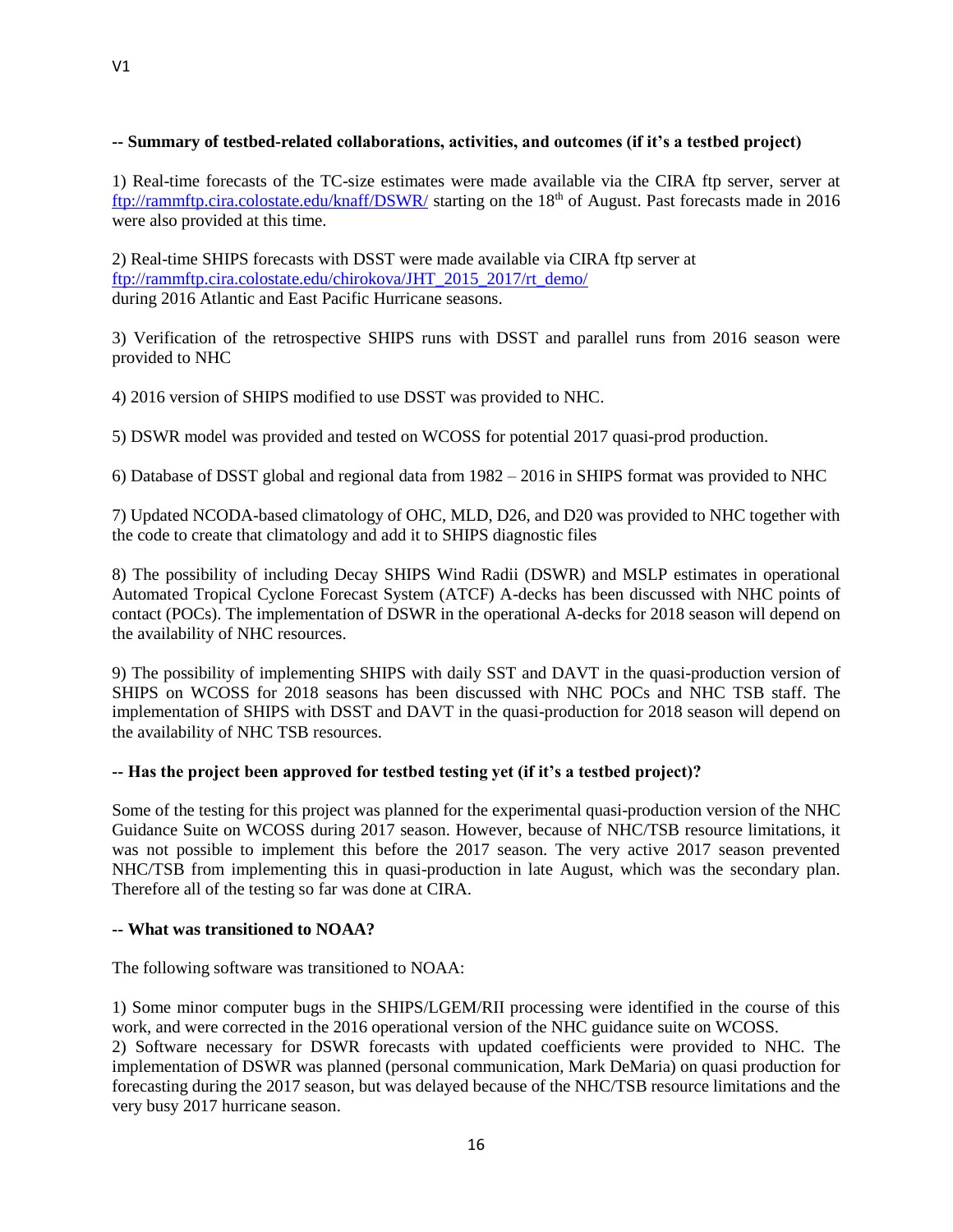4) Updated climatology of ocean data, including IHC, D26, D20, and MLD climatology and related software.

## **Test Plans for USWRP-supported Testbed Projects**

- *I. What concepts/techniques will be tested? What is the scope of testing (what will be tested, what won't be tested)?*
	- The following models will be tested:
	- SHIPS/LGEM with DSST
	- SHIPS/LGEM with DAVT assuming constant mixing depth
	- SHIPS/LGEM with DAVT assuming variable mixing depth
	- DSWR
- *II. How will they be tested? What tasks (processes and procedures) and activities will be performed, what preparatory work has to happen to make it ready for testing, and what will occur during the experimental testing?*
	- 1) Tasks that will be performed during testing at CIRA:
	- run scripts to receive operational SHIPS diagnostic files in real-time
	- run scripts to add DSST, DAVT, and the new climatology to the operational diagnostic files
	- run the models
	- save the model output and make it available to NHC and JTWC via ftp
	- 2) Preparatory work:
	- complete retrospective runs using 2017 version of SHIPS/LGEM
	- derive updated coefficients for different version of SHIPS and for DSWR
	- 3) During the testing:
	- monitor model performance
	- conduct post-season verification
- *III. When will it be tested? What are schedules and milestones for all tasks described in section II that need to occur leading up to testing, during testing, and after testing?* 
	- 1) When it will be tested:
	- During the 2018 Atlantic and East Pacific hurricane seasons
	- 2) Schedules and Milestones:
	- Complete retrospective runs of modified SHIPS/LGEM (Oct 2017 Apr 2018)

- Coordinate with TSB staff to implement parallel runs on quasi-production on WCOSS or implement them at CIRA (Oct 2017 - Aug 2018)

- Complete post-season verification (Dec 2017 Jan 2018)
- *IV. Where will it be tested? Will it be done at the PI location or a NOAA location?*

1) If possible, the updated models will tested on quasi-production on WCOSS, depending on the availability of TSB resources.

2) If parallel runs of experimental SHIPS/LGEM and DSWR cannot be implemented on quasiproduction, they will be implemented at CIRA.

*V. Who are the key stakeholders involved in testing (PIs, testbed support staff, testbed manager, forecasters, etc.)? Briefly what are their roles and responsibilities?*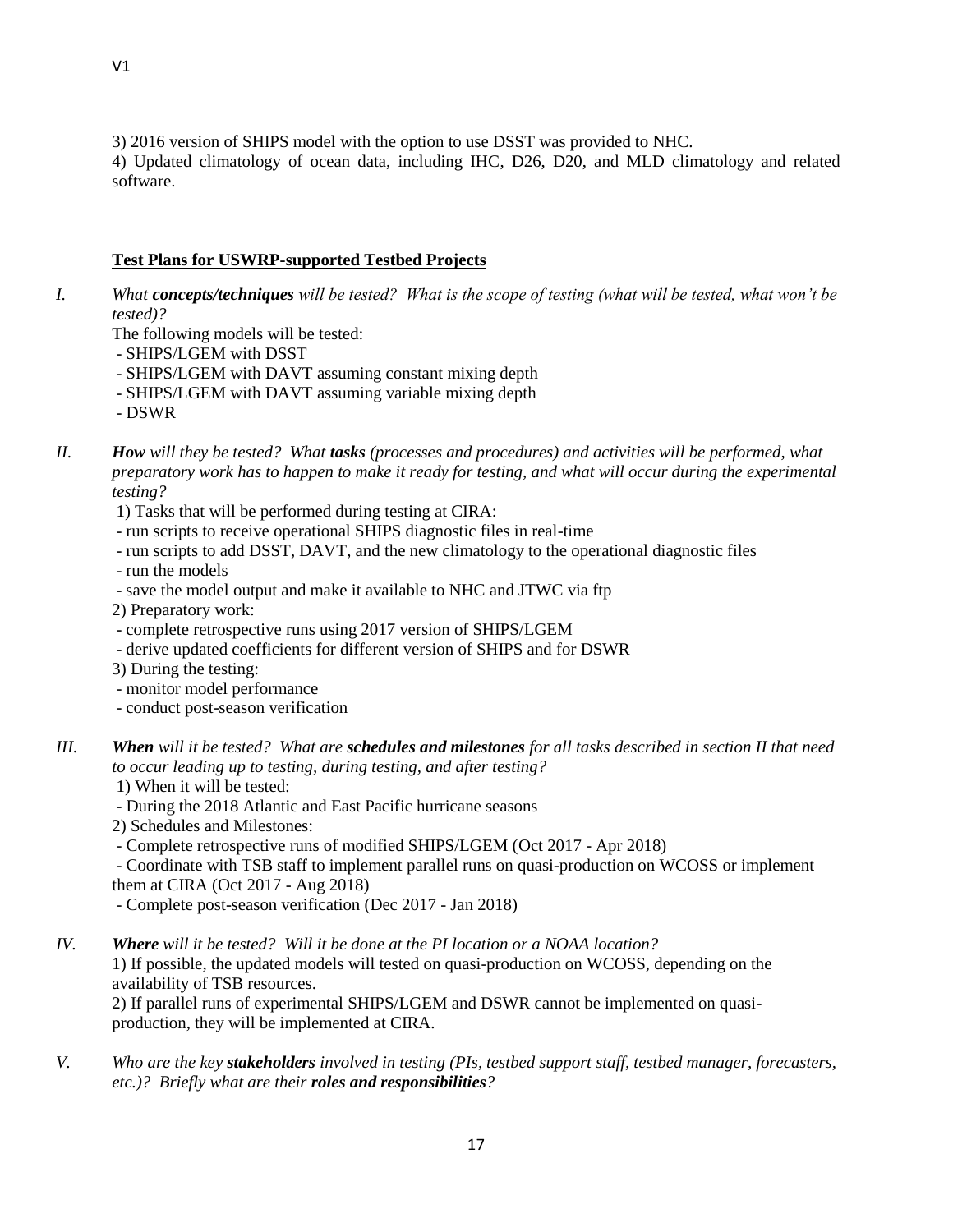Stakeholders and Roles:

- PIs: prepare model: provide code and data to NHC, conduct parallel runs at CIRA if needed
- TSB staff and JHT support staff: if possible, implement updated models on quasi-production on WCOSS. Evaluate the new products and provide feedback.

- JHT POCs: monitor the model performance and provide feedback to PIs

- *VI. What testing resources will be needed from each participant (hardware, software, data flow, internet connectivity, office space, video teleconferencing, etc.), and who will provide them?*  - The updates models require resources similar to the operational versions. Existing hardware and software will be used for testing on quasi-production on WCOSS and/or at CIRA.
- *VII. What are the test goals, performance measures, and success criteria that will need to be achieved at the end of testing to measure and demonstrate success and to advance Readiness Levels?*

# **1) Test goals:**

- Evaluate the performance of the updated and new models
- Compare experimental parallel runs with operational runs
- Provide testing results to NHC and JTWC and respond to feedback

## **2) Performance measures:**

- Model verification with the algorithms that are used to evaluate the performance of the operational models

## **3) Success criteria:**

- Performance of the experimental models compared to the performance of the operational models

*VIII. How will testing results be documented? Describe what information will be included in the test results final report.*

Test results will be provided to NHC and JHT in the final project report and test results final report. 1) The documentation of the test results will include:

- the results of retrospective model verification
- the results of the post season verification of real-time runs.

2) The test results final report will include the result of the retrospective model verification. The post season verification cannot be completed until the end of the hurricane season, therefore these results might not be available in time to be included in the test results final report.

## 7. BUDGETARY INFORMATION

## **Is the project on budget? Much of the quantitative budget information is submitted separately in the Federal Financial Report. However, describe here any major budget anomalies or deviations from the original planned budget expenditure plan and why.**

The project is on budget

## 8. PROJECT OUTCOMES

## **What are the outcomes of the award?**

The improved version of the operational statistical-dynamical models for forecasting TC intensity is being developed. The new statistical dynamical model for forecasting TC wind radii has been developed.

## **Are performance measures defined in the proposal being achieved and to what extent?**

The performance measures defined in the proposal (the milestones) are being achieved as planned.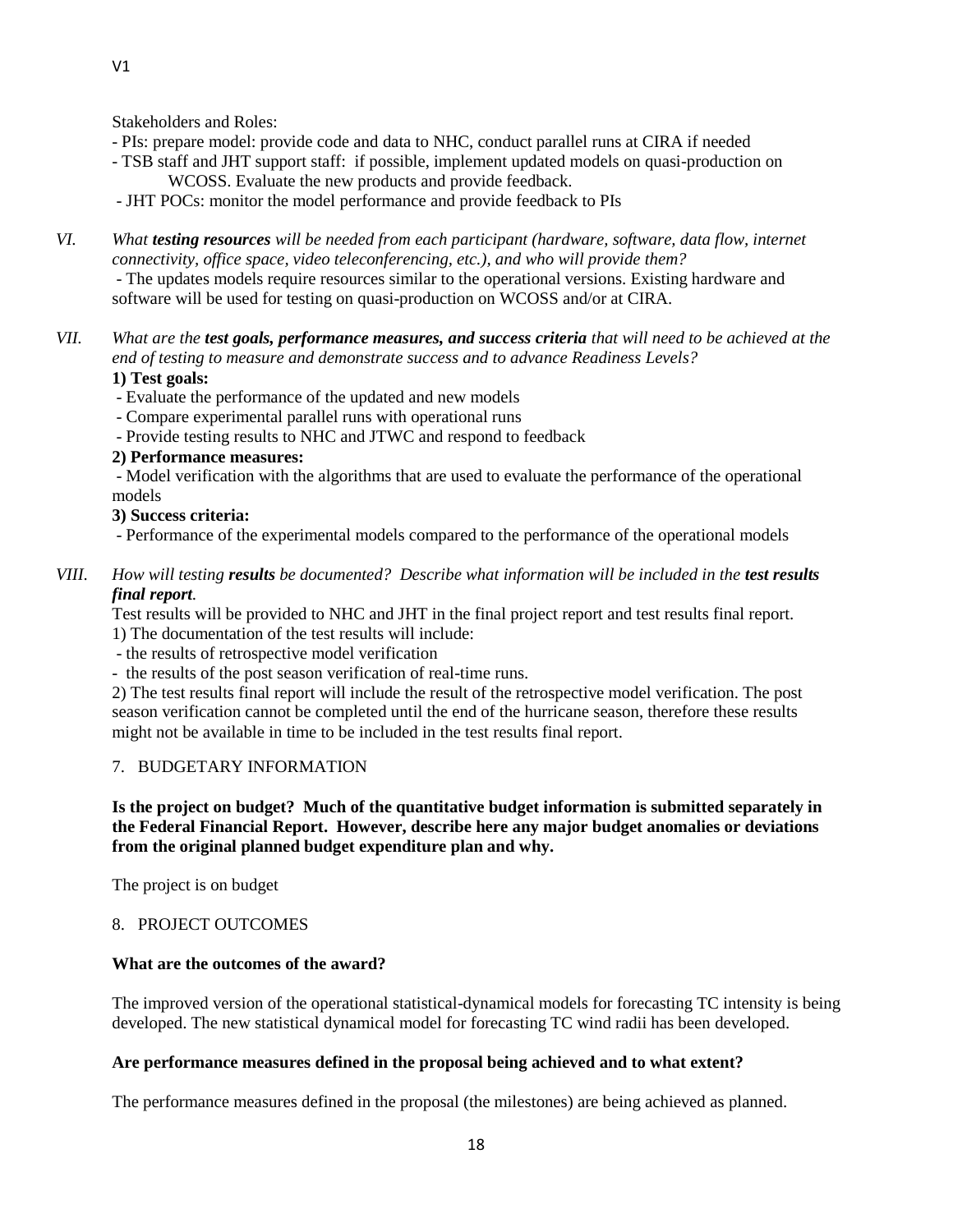#### 9. REFERENCES

- Knaff, J., C. Sampson, and G. Chirokova, 2017: A global statistical–dynamical tropical cyclone wind radii forecast scheme. *Wea. Forecasting*, **32**, 629–644, doi: 10.1175/WAF-D-16-0168.1.
- Knaff, J. A., S. P. Longmore, and D. A. Molenar, 2014a: An Objective Satellite-Based Tropical Cyclone Size Climatology. *J. Climate*, **27**, 455–476. doi[: http://dx.doi.org/10.1175/JCLI-D-13-00096.1](http://dx.doi.org/10.1175/JCLI-D-13-00096.1)
- I.-I. Lin, P. Black, J. F. Price, C.-Y. Yang, S. S. Chen, C.-C. Lien, P. Harr, N.-H. Chi, C.-C. Wu and E. A. D'Asaro, 2013: An ocean coupling potential intensity index for tropical cyclones. *Geophysical Res. Letters*, **40**, 1878–1882. DOI: 10.1002/grl.50091
- Price, J. F., 2009: Metrics of hurricane-ocean interaction: vertically-integrated or vertically-averaged ocean temperature*. Ocean Sci*., **5**, 351-368, doi:10.5194/os-5-351-2009.
- Sampson, C. R., and J. A. Knaff, 2015: A consensus forecast for tropical cyclone gale wind radii. *Wea. Forecasting*, **30**, 1397–1403, doi:10.1175/WAF-D-15-0009.1.
- Yablonsky, R.M. and I. Ginis, 2009: Limitation of One-Dimensional Ocean Models for Coupled Hurricane–Ocean Model Forecasts*. Mon. Wea. Rev.,* **137**, 4410–4419, doi: 10.1175/2009MWR2863.1.

# **Appendix B**

# **NOAA READINESS LEVELS (RLs)**

There are nine readiness levels defined in NOAA Administrative Order 216-105A as follows:

A. Research

RL 1: Basic research: experimental or theoretical work undertaken primarily to acquire new knowledge of the underlying foundations of phenomena and observable facts, without any particular application or use in view. Basic research can be oriented or directed towards some broad fields of general interest, with the explicit goal of a range of future applications;

RL 2: Applied research: original investigation undertaken in order to acquire new knowledge. It is, however, directed primarily towards a specific, practical aim or objective. Applied research is undertaken either to determine possible uses for the findings of basic research or to determine new methods or ways of achieving specific and predetermined objectives.

B. Development

RL 3: Proof-of-concept for system, process, product, service or tool; this can be considered an early phase of experimental development; feasibility studies may be included;

RL 4: Successful evaluation of system, subsystem, process, product, service or tool in laboratory or other experimental environment; this can be considered an intermediate phase of development;

V1